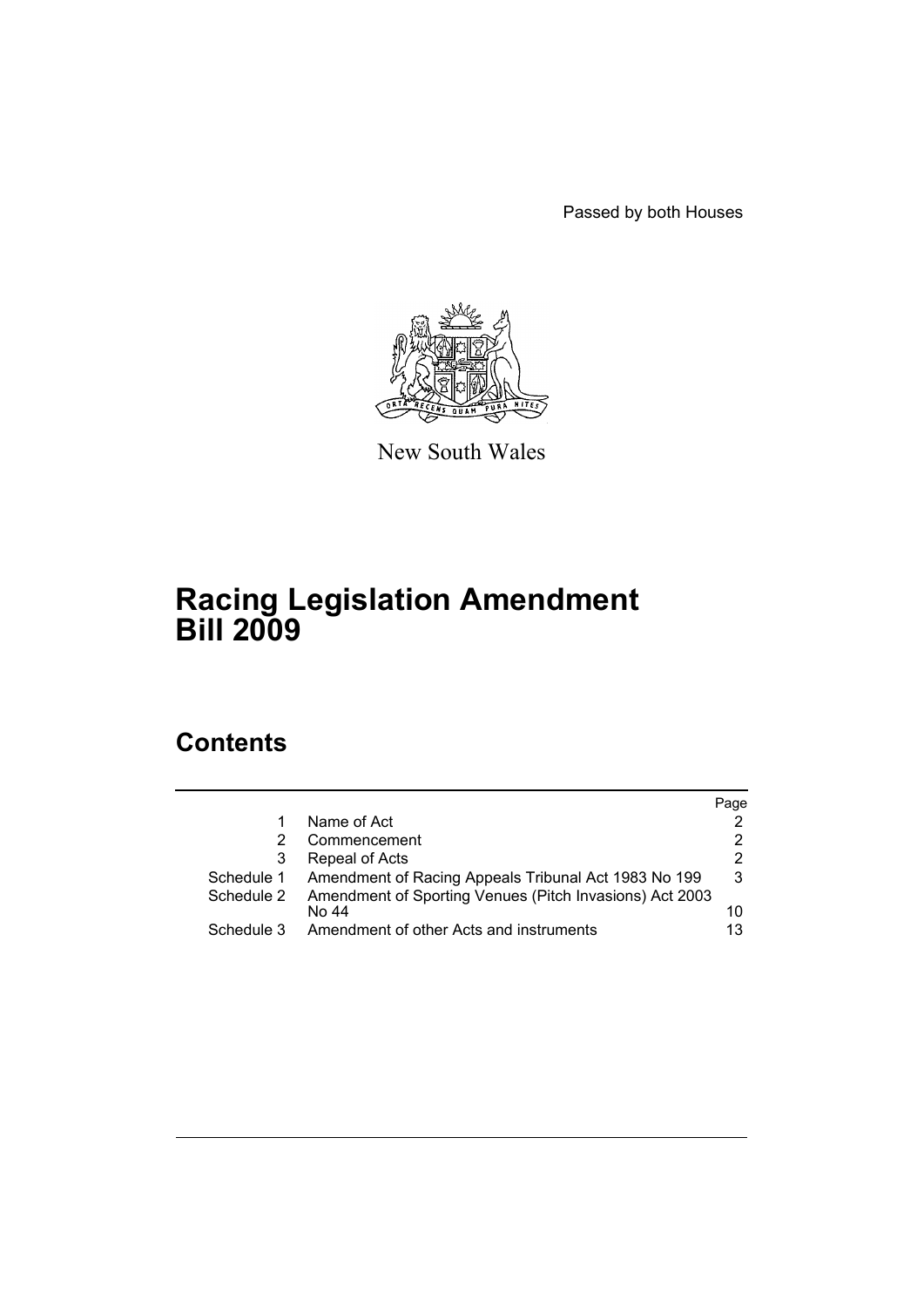*I certify that this public bill, which originated in the Legislative Assembly, has finally passed the Legislative Council and the Legislative Assembly of New South Wales.*

> *Clerk of the Legislative Assembly. Legislative Assembly, Sydney, , 2009*



New South Wales

# **Racing Legislation Amendment Bill 2009**

Act No , 2009

An Act to repeal the *Greyhound and Harness Racing Administration Act 2004*, the *Greyhound Racing Act 2002* and the *Harness Racing Act 2002*; to amend other Acts and instruments consequentially; and for other purposes.

*I have examined this bill and find it to correspond in all respects with the bill as finally passed by both Houses.*

*Assistant Speaker of the Legislative Assembly.*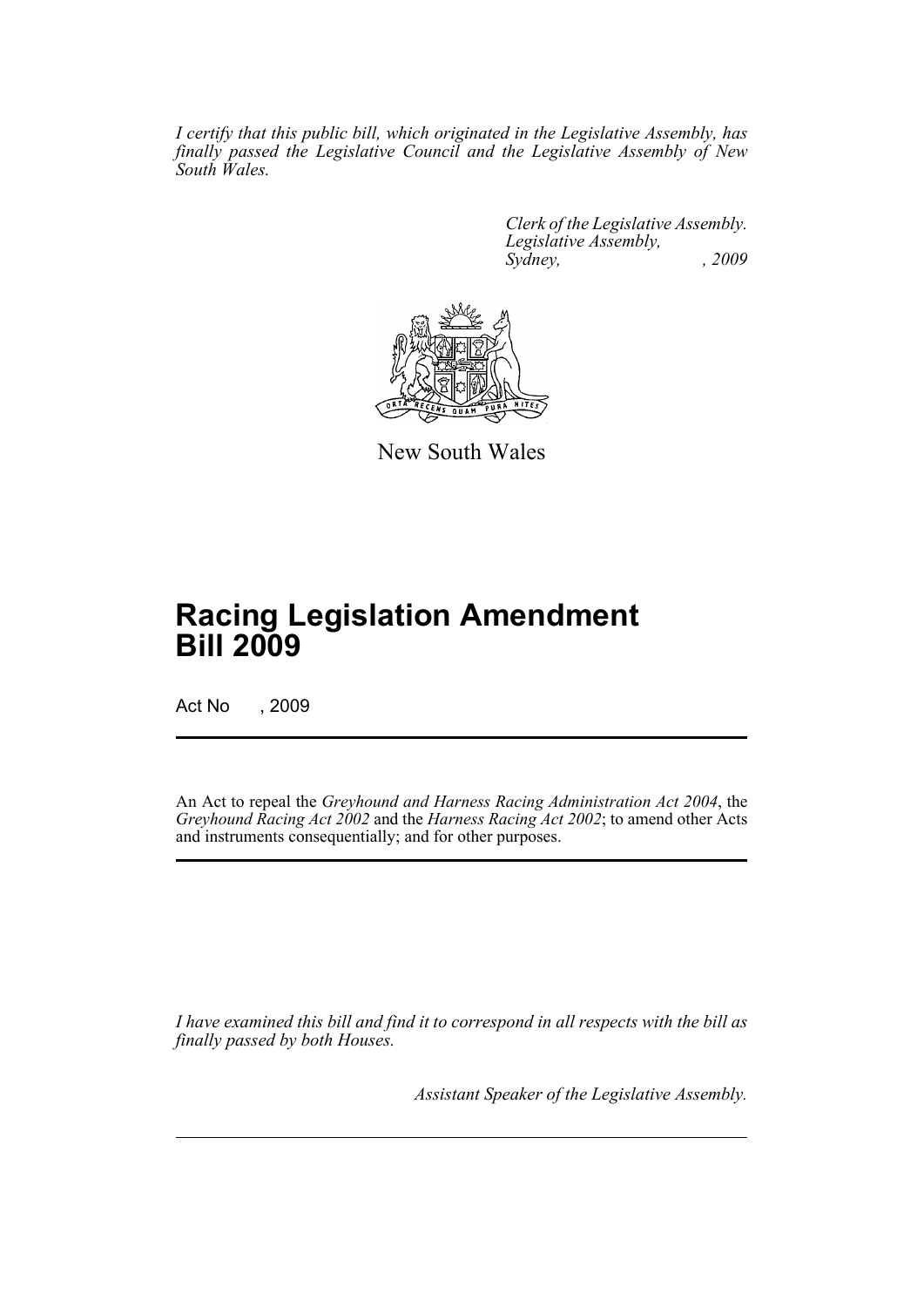# <span id="page-2-0"></span>**The Legislature of New South Wales enacts:**

### **1 Name of Act**

This Act is the *Racing Legislation Amendment Act 2009*.

# <span id="page-2-1"></span>**2 Commencement**

This Act commences on a day or days to be appointed by proclamation.

# <span id="page-2-2"></span>**3 Repeal of Acts**

- (1) The *Greyhound and Harness Racing Administration Act 2004* is repealed.
- (2) The *Greyhound Racing Act 2002* is repealed.
- (3) The *Harness Racing Act 2002* is repealed.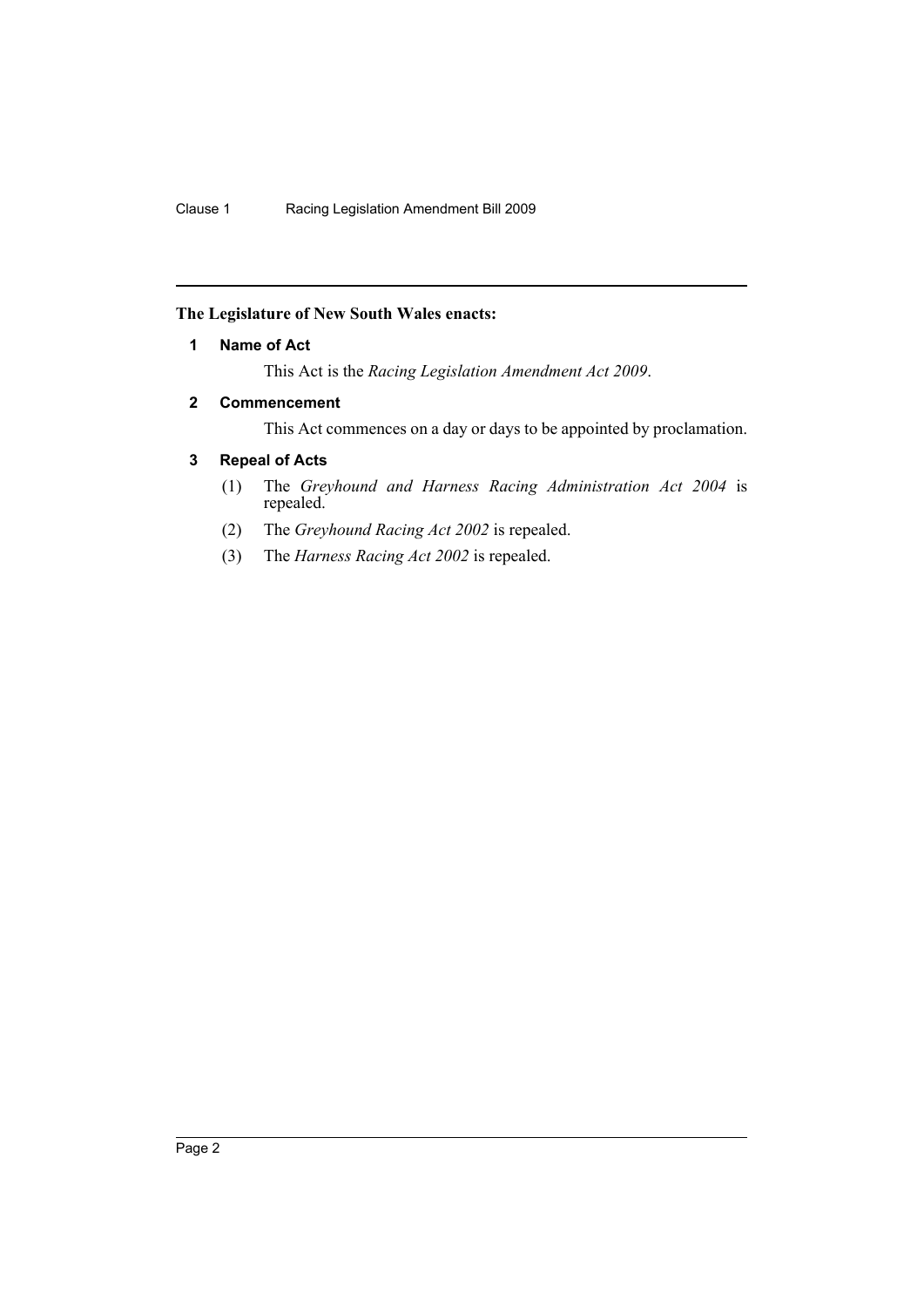Amendment of Racing Appeals Tribunal Act 1983 No 199 Schedule 1

# <span id="page-3-0"></span>**Schedule 1 Amendment of Racing Appeals Tribunal Act 1983 No 199**

### **[1] Long title**

Insert "and appeals from certain decisions under the *Greyhound Racing Act 2009* and the *Harness Racing Act 2009*" after "*Thoroughbred Racing Act 1996*".

### **[2] Section 4 Definitions**

Omit the definition of *assessor* from section 4 (1).

# **[3] Section 4 (1)**

Insert in alphabetical order:

*GRNSW* means Greyhound Racing New South Wales constituted under the *Greyhound Racing Act 2009*. *HRNSW* means Harness Racing New South Wales constituted under the *Harness Racing Act 2009*.

### **[4] Section 8 Harness Racing Appeals Tribunal may be appointed as Tribunal**

Omit the section.

### **[5] Section 8A**

Omit the section. Insert instead:

### **8A Expert advice**

The Tribunal may seek expert advice in connection with the hearing of an appeal from any person who, in its opinion, has special knowledge of, and experience in, the racing industry.

### **[6] Section 8B Functions of assessors**

Omit the section.

### **[7] Section 10 Term of office**

Omit section 10 (b).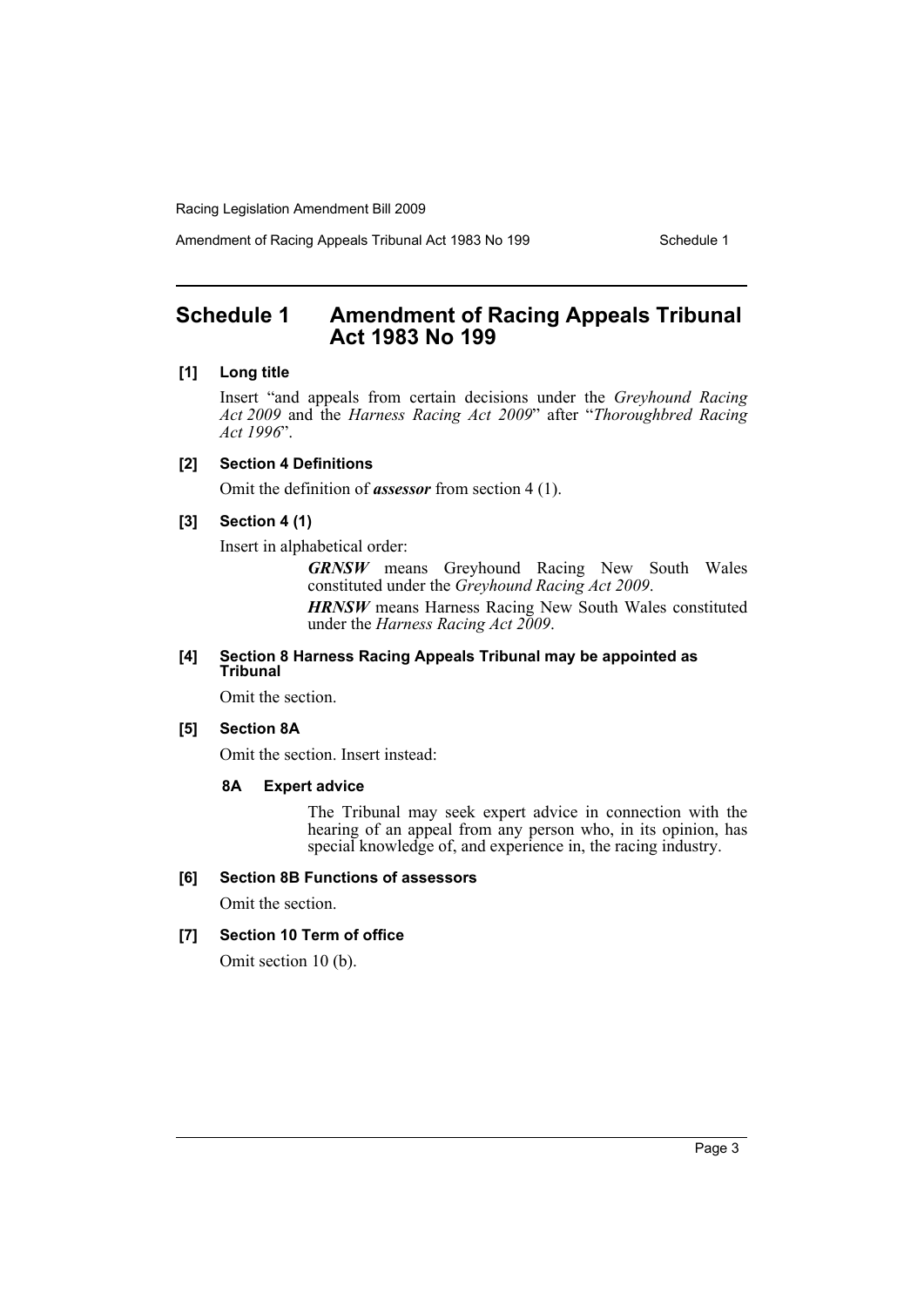Schedule 1 Amendment of Racing Appeals Tribunal Act 1983 No 199

### **[8] Section 12**

Omit the section. Insert instead:

### **12 Remuneration**

A person (not being a judge of any court) holding office as, or acting as, the Tribunal is entitled to be paid such remuneration (including travelling and subsistence allowances) as the Minister may from time to time determine.

### **[9] Section 13 Vacation of office**

Omit "or a person holding office as an assessor" from section 13 (2).

# **[10] Section 13 (3) (b)**

Omit the paragraph.

### **[11] Section 14 Effect of certain other Acts**

Omit section 14 (1). Insert instead:

(1) The *Public Sector Employment and Management Act 2002* does not apply to or in respect of the appointment of a person as, or to act as, the Tribunal and a person holding office as, or acting as, the Tribunal is not, as the Tribunal, subject to that Act.

# **[12] Part 3, Division 1, heading**

Insert before section 15:

# **Division 1 Appeals relating to thoroughbred racing**

# **[13] Part 3, Division 2**

Insert after section 15:

# **Division 2 Appeals relating to greyhound racing or harness racing**

# **15A Appeals to Tribunal relating to greyhound racing**

- (1) Any person who is aggrieved by any of the following decisions may, in accordance with the regulations, appeal against the decision to the Tribunal:
	- (a) a decision of a greyhound racing club (within the meaning of the *Greyhound Racing Act 2009*) or a steward of a greyhound racing club,
	- (b) a decision of a steward of GRNSW.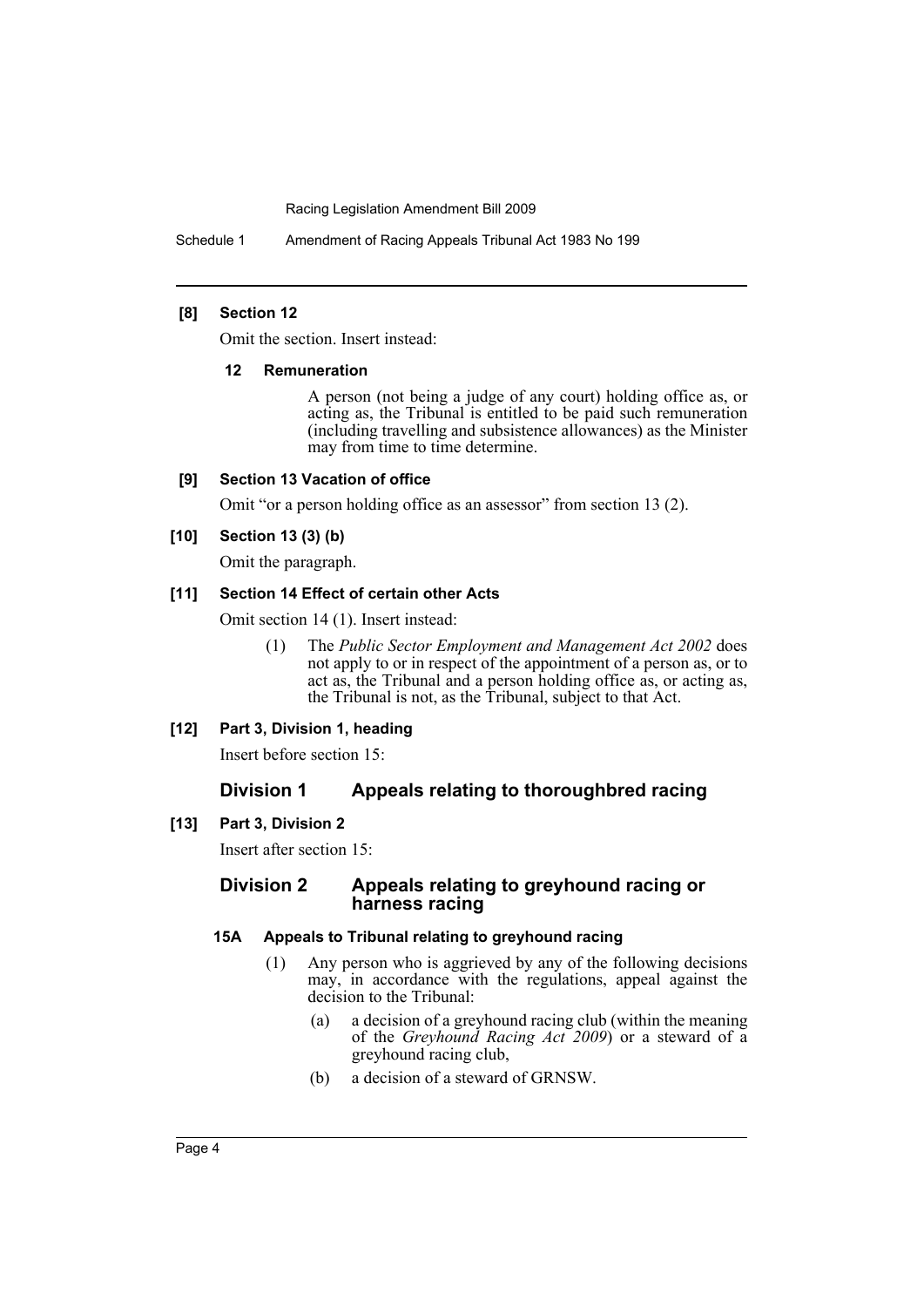- (2) Any of the following persons or bodies that are aggrieved by a decision of GRNSW may, in accordance with the regulations, appeal against the decision to the Tribunal:
	- (a) any person,
	- (b) a greyhound racing club (within the meaning of the *Greyhound Racing Act 2009*).

### **15B Appeals to Tribunal relating to harness racing**

- (1) Any person who is aggrieved by any of the following decisions may, in accordance with the regulations, appeal against the decision to the Tribunal:
	- (a) a decision of a harness racing club (within the meaning of the *Harness Racing Act 2009*),
	- (b) a decision of a steward of HRNSW.
- (2) Any of the following persons or bodies that are aggrieved by a decision of HRNSW may, in accordance with the regulations, appeal against the decision to the Tribunal:
	- (a) any person,
	- (b) a harness racing club (within the meaning of the *Harness Racing Act 2009*).

# **Division 3 Procedure and regulations relating to appeals**

# **[14] Section 17 Determination of appeals relating to thoroughbred racing**

Insert "under section 15" after "appeal" where firstly occurring in section 17 (1).

# **[15] Section 17A**

Insert after section 17:

### **17A Determination of appeals relating to greyhound racing or harness racing**

- (1) The Tribunal may do any of the following in respect of an appeal under section 15A or 15B:
	- (a) dismiss the appeal,
	- (b) confirm the decision appealed against or vary the decision by substituting any decision that could have been made by the steward, club or GRNSW or HRNSW (as the case requires),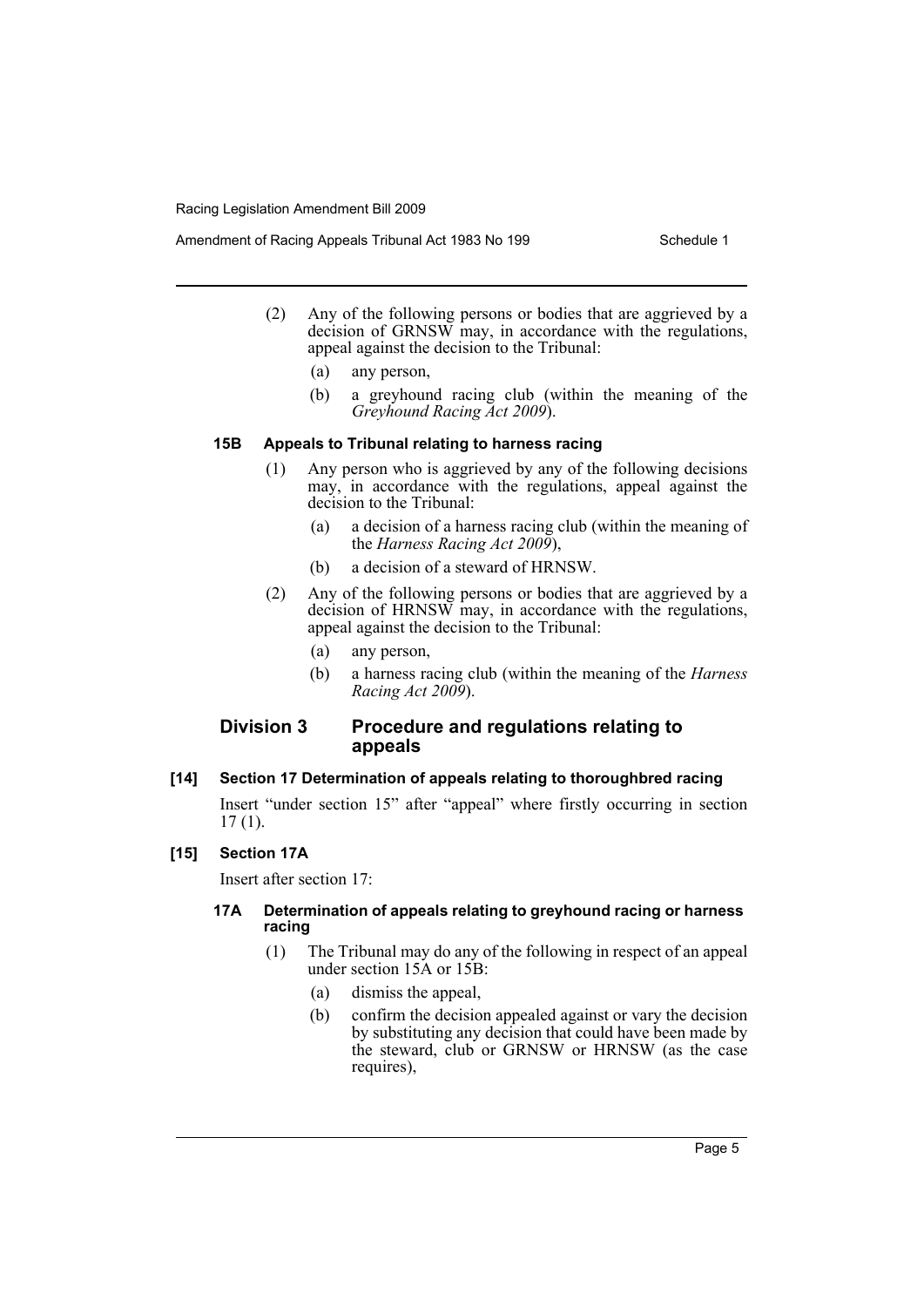Schedule 1 Amendment of Racing Appeals Tribunal Act 1983 No 199

- (c) make such other order in relation to the disposal of the appeal as the Tribunal thinks fit.
- (2) The decision of the Tribunal is final and is taken to be a decision of the person or body whose decision is the subject of the appeal.

### **[16] Section 20**

Omit the section. Insert instead:

### **20 Expenses of Tribunal**

- (1) Unless the Minister otherwise determines, the expenses (including remuneration payable to an expert under section 8A or payable under section 12) incurred by the Tribunal in the exercise of the functions of the Tribunal under this Act are to be met:
	- (a) by Racing NSW in relation to an appeal to the Tribunal under section 15, or
	- (b) by GRNSW in relation to an appeal to the Tribunal under section 15A, or
	- (c) by HRNSW in relation to an appeal to the Tribunal under section 15B.
- (2) If Racing NSW, GRNSW or HRNSW fails to meet any expenses it is required to meet under subsection (1), the Minister may recover the amount of those expenses from Racing NSW, GRNSW or HRNSW (as the case may be) as a debt in any court of competent jurisdiction.

### **[17] Schedule 1 Savings and transitional provisions**

Insert before clause 1:

# **Part 1 General**

### **[18] Schedule 1, clause 1**

Insert at the end of clause 1 (1): *Racing Legislation Amendment Act 2009*

# **[19] Schedule 1, Part 2, heading**

Insert before clause 2:

# **Part 2 Provisions consequent on enactment of Thoroughbred Racing Board Amendment Act 1998**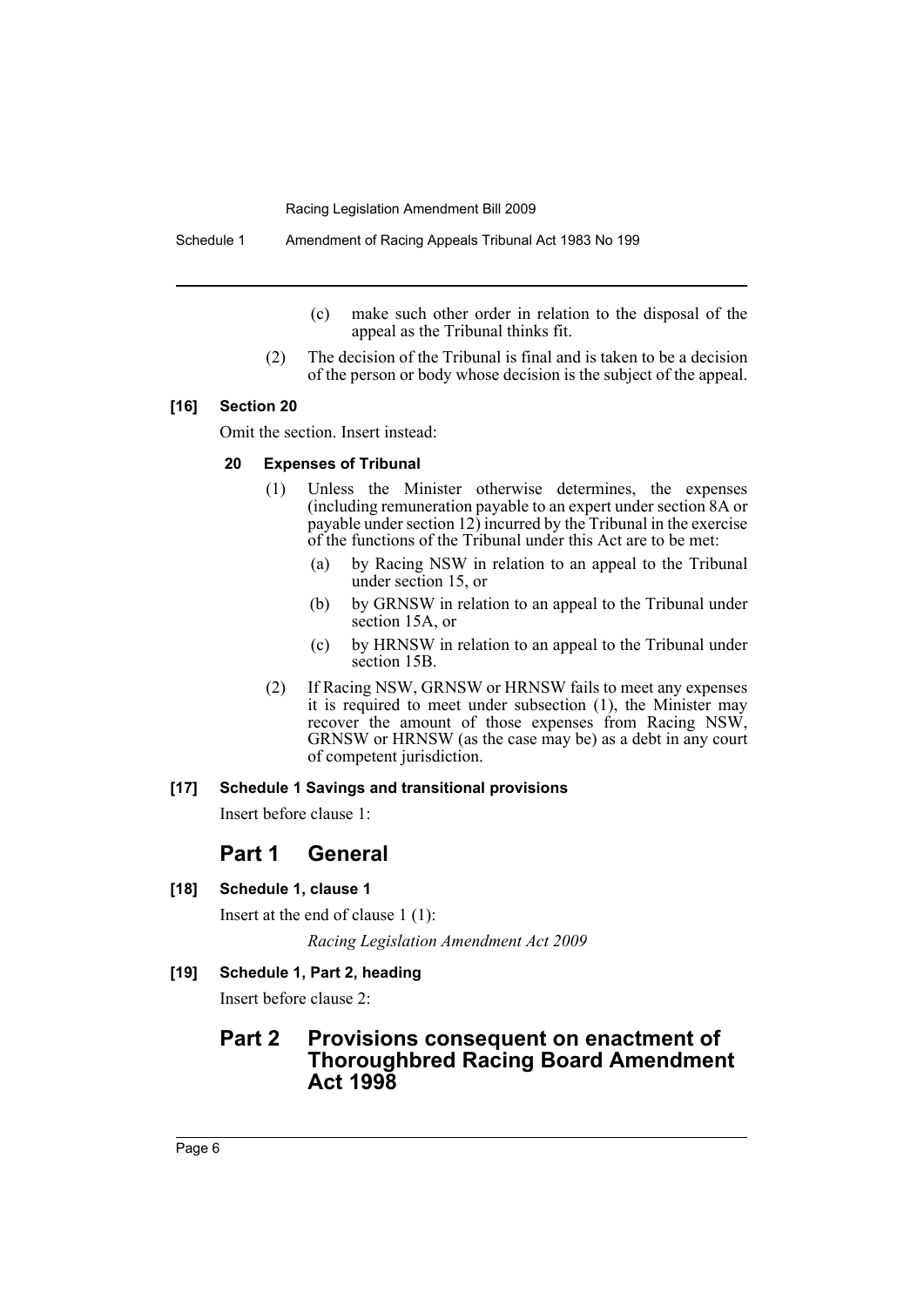Amendment of Racing Appeals Tribunal Act 1983 No 199 Schedule 1

### **[20] Schedule 1, Part 3, heading**

Insert before clause 3:

# **Part 3 Provisions consequent on enactment of Thoroughbred Racing Legislation Amendment Act 2004**

### **[21] Schedule 1, Part 4**

Insert after clause 3:

# **Part 4 Provisions consequent on enactment of Racing Legislation Amendment Act 2009**

### **4 Definitions**

In this Part:

*former Act* means the *Greyhound and Harness Racing Administration Act 2004*.

*former Authority* means the Greyhound and Harness Racing Regulatory Authority constituted by the former Act.

*former Tribunal* means the Greyhound and Harness Racing Appeals Tribunal constituted by the former Act.

### **5 Pending proceedings before former Tribunal**

- (1) If proceedings were commenced but not heard by the former Tribunal before its dissolution, the proceedings are taken to have been duly commenced in the Racing Appeals Tribunal.
- (2) If the former Tribunal had commenced to hear (but had not determined) a matter before its dissolution, the person or persons hearing the matter:
	- (a) are to continue to hear the matter, and to determine the matter, sitting as the Racing Appeals Tribunal, and
	- (b) have and may exercise, while sitting as the Racing Appeals Tribunal under this clause, all the functions that the former Tribunal had immediately before its dissolution.
- (3) A reference in section 20:
	- (a) to an appeal to the Tribunal under section 15A includes a reference to proceedings dealt with in accordance with this clause that relate to greyhound racing, and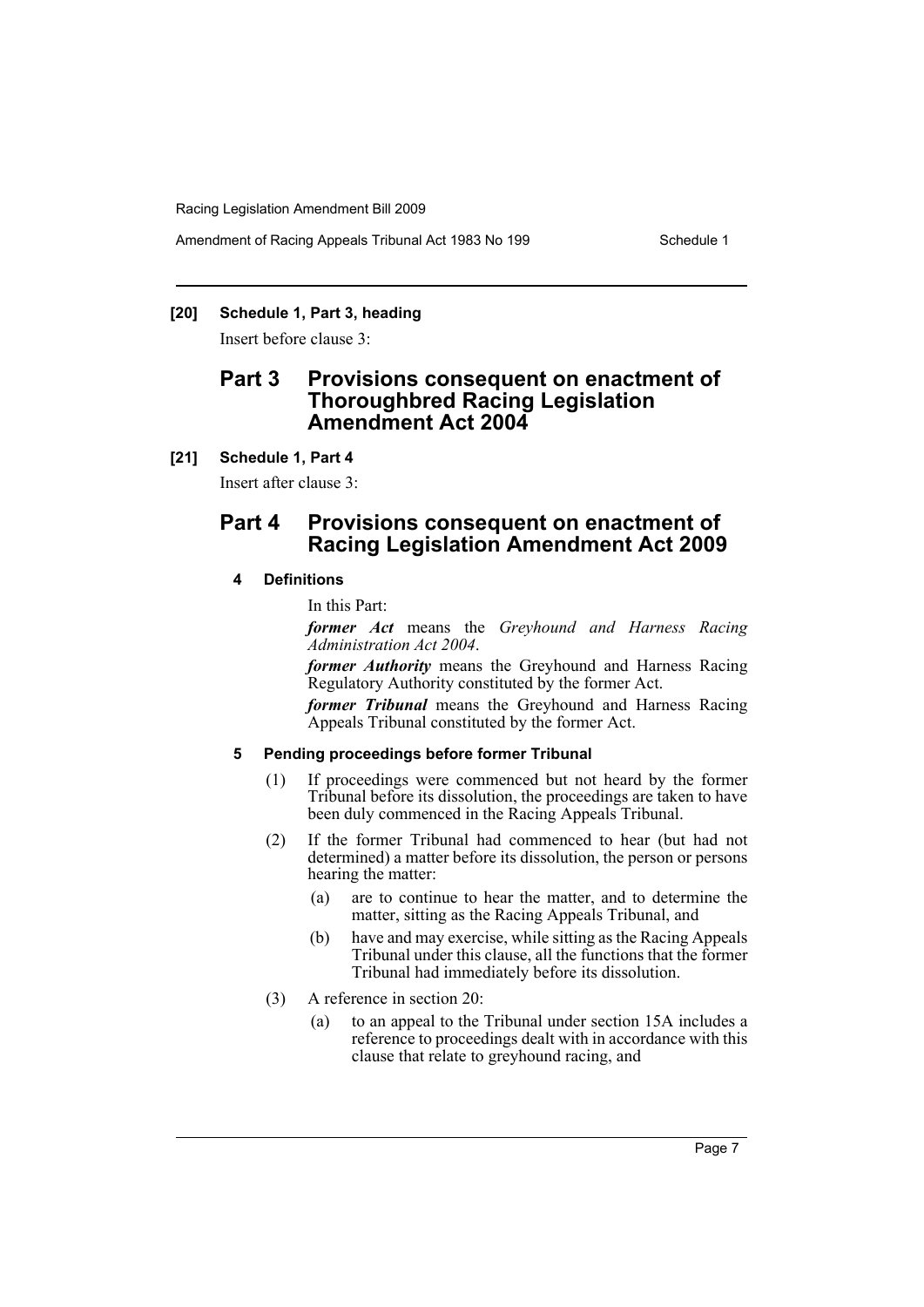Schedule 1 Amendment of Racing Appeals Tribunal Act 1983 No 199

- (b) to an appeal to the Tribunal under section 15B includes a reference to proceedings dealt with in accordance with this clause that relate to harness racing.
- (4) This clause applies despite any contrary provision of this Act.

#### **6 Pending proceedings before Greyhound and Harness Racing Regulatory Authority**

If an appeal was made to the former Authority under section 19 of the former Act before the repeal of that section and was not determined by that Authority before its dissolution, the appeal is taken to have been made to the Racing Appeals Tribunal under this Act and is to be determined by that Tribunal in accordance with this Act.

#### **7 Regulations relating to greyhound racing and harness racing appeals**

- (1) The provisions of the *Greyhound and Harness Racing Administration (Appeals) Regulation 2004* (as in force immediately before the repeal of section 19 of the former Act) are taken to apply to appeals relating to greyhound racing and harness racing dealt with by the Tribunal under this Act until regulations are made under this Act in relation to those appeals.
- (2) Despite subclause (1), those provisions apply with the following modifications:
	- (a) clause 6 of that Regulation is taken to provide for an appeal to the Tribunal in relation to a decision specified in that clause,
	- (b) a reference to the Tribunal is taken to be a reference to the Racing Appeals Tribunal,
	- (c) a reference to a provision of the former Act is taken to be a reference to the corresponding provision of this Act (if any),
	- (d) such other modifications as the Tribunal considers necessary.
- (3) This clause extends to proceedings referred to in clause 5.

### **8 Special inquiries under former Act**

A special inquiry that was commenced under section 24 of the former Act but was not completed before the repeal of that section is not to be continued after that repeal.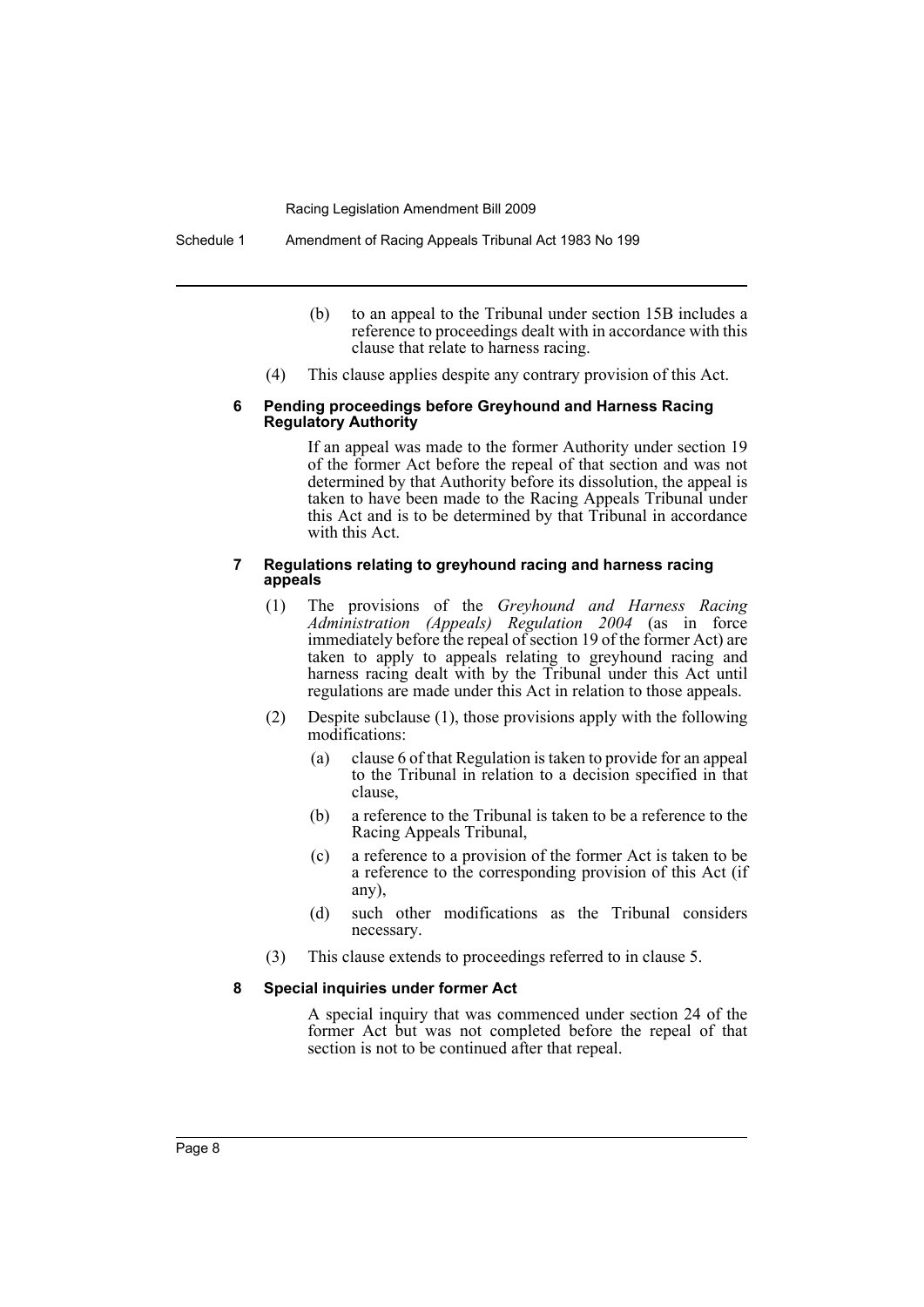Amendment of Racing Appeals Tribunal Act 1983 No 199 Schedule 1

### **9 Orders**

- (1) An order made under the former Act by the former Tribunal, being an order having effect immediately before the dissolution of the former Tribunal, is taken to be an order made by the Racing Appeals Tribunal under the corresponding provision of this Act.
- (2) Any application for an order made to the former Tribunal under the former Act and not determined before the dissolution of the former Tribunal is to continue to be dealt with as if made under this Act (but only if there is a corresponding provision of this Act under which the order could be made).

### **10 General savings**

If anything done or commenced under the former Act in relation to the former Tribunal before its dissolution and still having effect or not completed immediately before that dissolution is something that could be done or commenced under this Act:

- (a) the thing done continues to have effect, or
- (b) the thing commenced may be completed, as if it had been done or commenced under this Act.

### **11 Assessors**

On the repeal of section 8A by the *Racing Legislation Amendment Act 2009*, any person who immediately before that repeal held the position of assessor ceases to hold that position. No remuneration or compensation is payable to any such person as a result of the operation of this clause.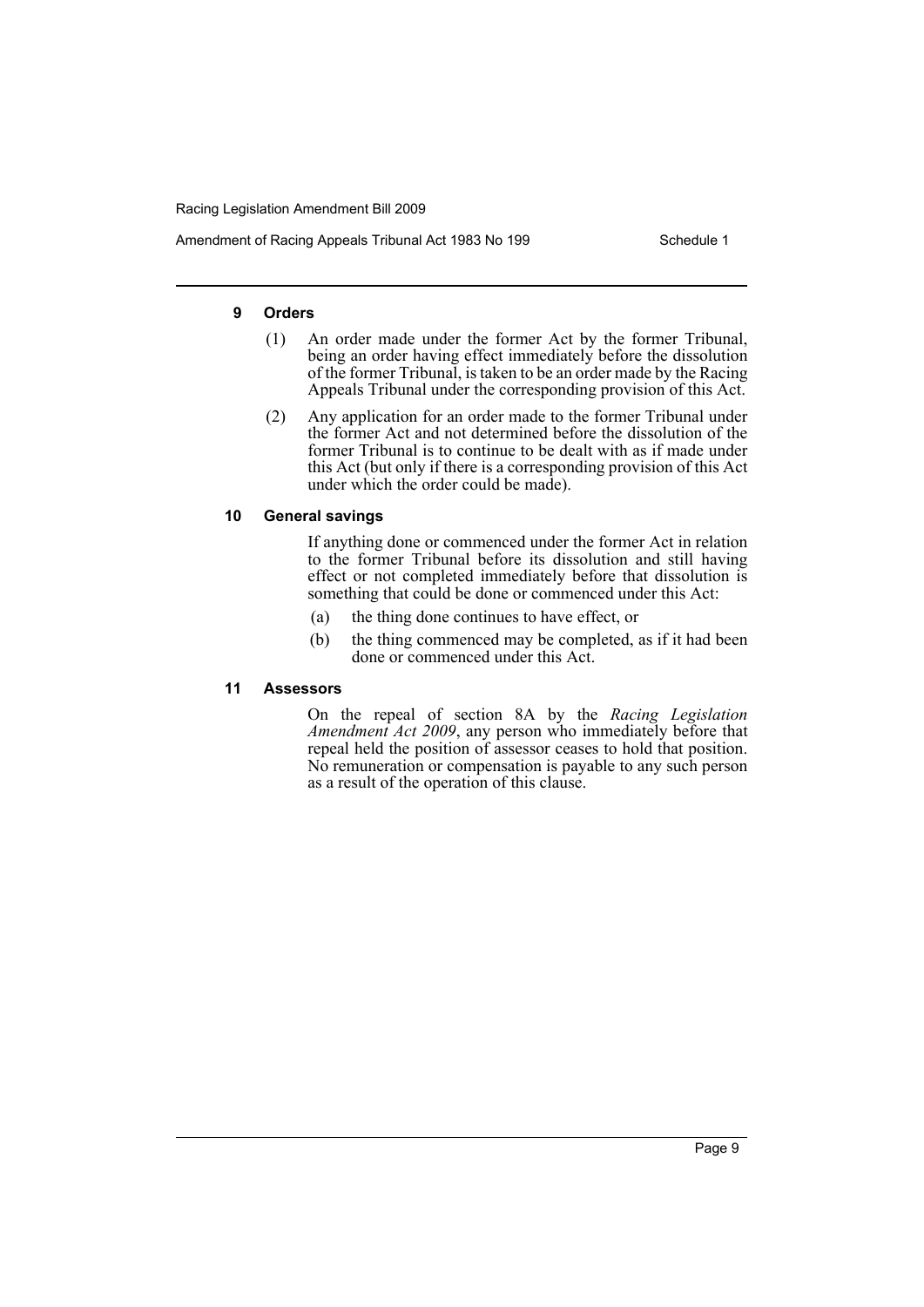Schedule 2 Amendment of Sporting Venues (Pitch Invasions) Act 2003 No 44

# <span id="page-10-0"></span>**Schedule 2 Amendment of Sporting Venues (Pitch Invasions) Act 2003 No 44**

### **[1] Long title**

Insert "and racecourses" after "playing fields".

#### **[2] Section 1 Name of Act**

Omit "*Pitch*".

### **[3] Section 3 Interpretation**

Insert in alphabetical order in section 3 (1):

*controlling body* for a race meeting or trial meeting means:

- (a) in the case of a race meeting or trial meeting for horse racing, Racing New South Wales constituted under the *Thoroughbred Racing Act 1996*, or
- (b) in the case of a race meeting or trial meeting for harness racing, Harness Racing New South Wales constituted under the *Harness Racing Act 2009*, or
- (c) in the case of a race meeting or trial meeting for greyhound racing, Greyhound Racing New South Wales constituted under the *Greyhound Racing Act 2009*.

*race meeting* has the same meaning as in the *Racing Administration Act 1998*.

*racecourse* means a racecourse licensed under the *Racing Administration Act 1998*.

*sporting venue* means a designated sporting venue or a racecourse.

*trial meeting* has the same meaning as in the *Racing Administration Act 1998*.

### **[4] Section 3 (1), definition of "designated sporting venue"**

Omit "sporting" where firstly occurring.

### **[5] Section 3 (1), definition of "designated sporting venue"**

Omit "sporting venue" from paragraph (c) of the definition. Insert instead "venue for sporting activities".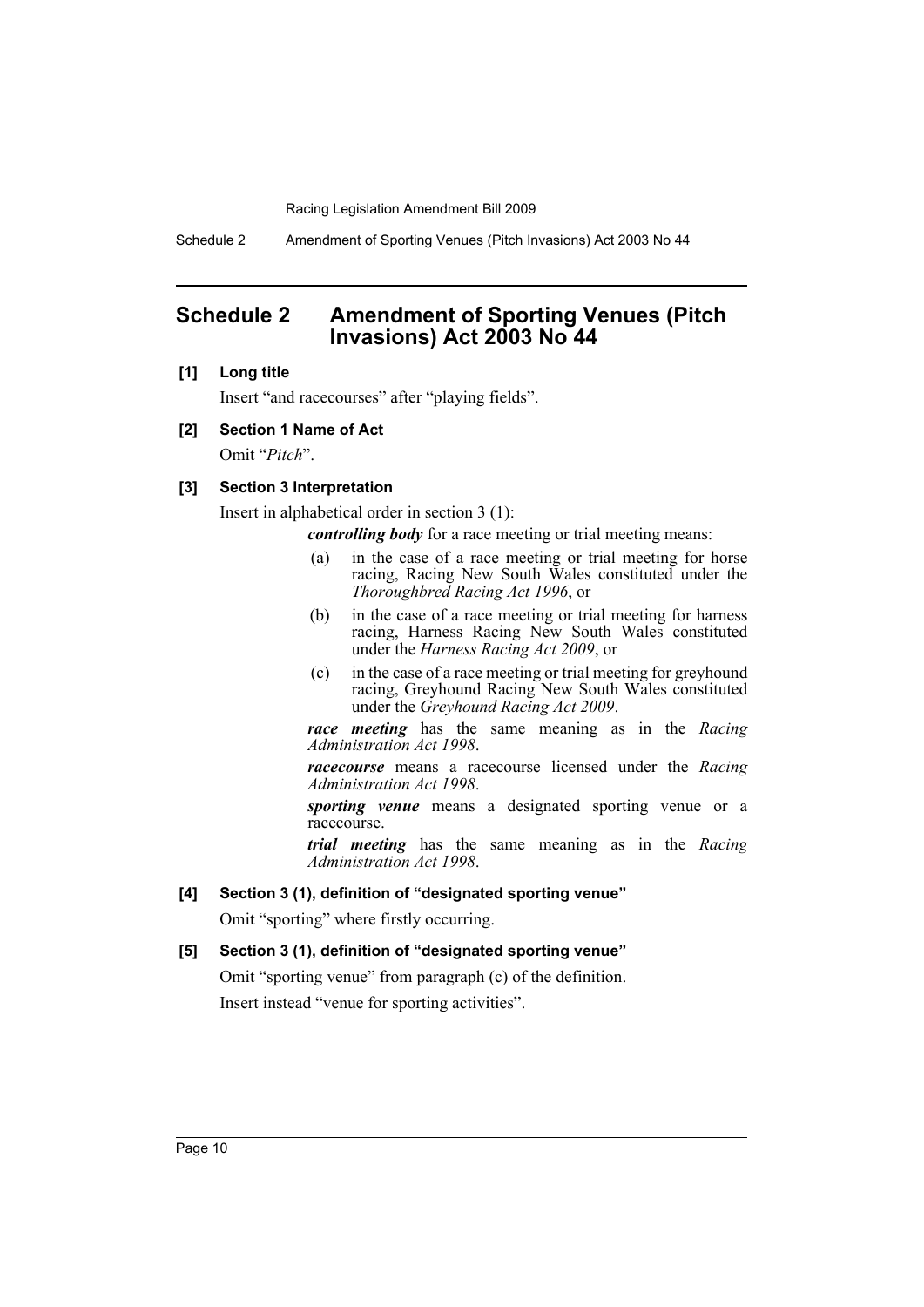### **[6] Section 3 (1), definition of "venue director"**

Omit the definition. Insert instead:

*venue director* means:

- (a) in the case of a designated sporting venue, the occupier of the venue and includes, in respect of a match at the venue, any person authorised by the occupier of the venue to be the venue director in respect of the match, or
- (b) in the case of a racecourse, the controlling body for the race meeting or trial meeting taking place at the racecourse.

# **[7] Part 2, heading**

Omit the heading. Insert instead:

# **Part 2 Invasions at sporting venues**

# **[8] Section 4A**

Insert after section 4:

# **4A Racecourse invasions prohibited**

- (1) A person must not enter or remain in or on a restricted area of a racecourse during a race meeting or trial meeting unless the person:
	- (a) is a rider or harness racing driver participating in the race meeting or trial meeting, or
	- (b) is authorised to do so by the controlling body for the race meeting or trial meeting or an authorised officer, or
	- (c) is engaged in the control or management of the race meeting or trial meeting, or
	- (d) is an authorised officer.

Maximum penalty: 50 penalty units.

- (2) In this section, *restricted area of a racecourse* means:
	- (a) any racetrack, course proper or other racing surface, parade ring, race day tie-up stall, kennel or swabbing area, including any pathways connecting any of those places, or
	- (b) any other area of a racecourse that is prescribed by the regulations as a restricted area for the purposes of this section.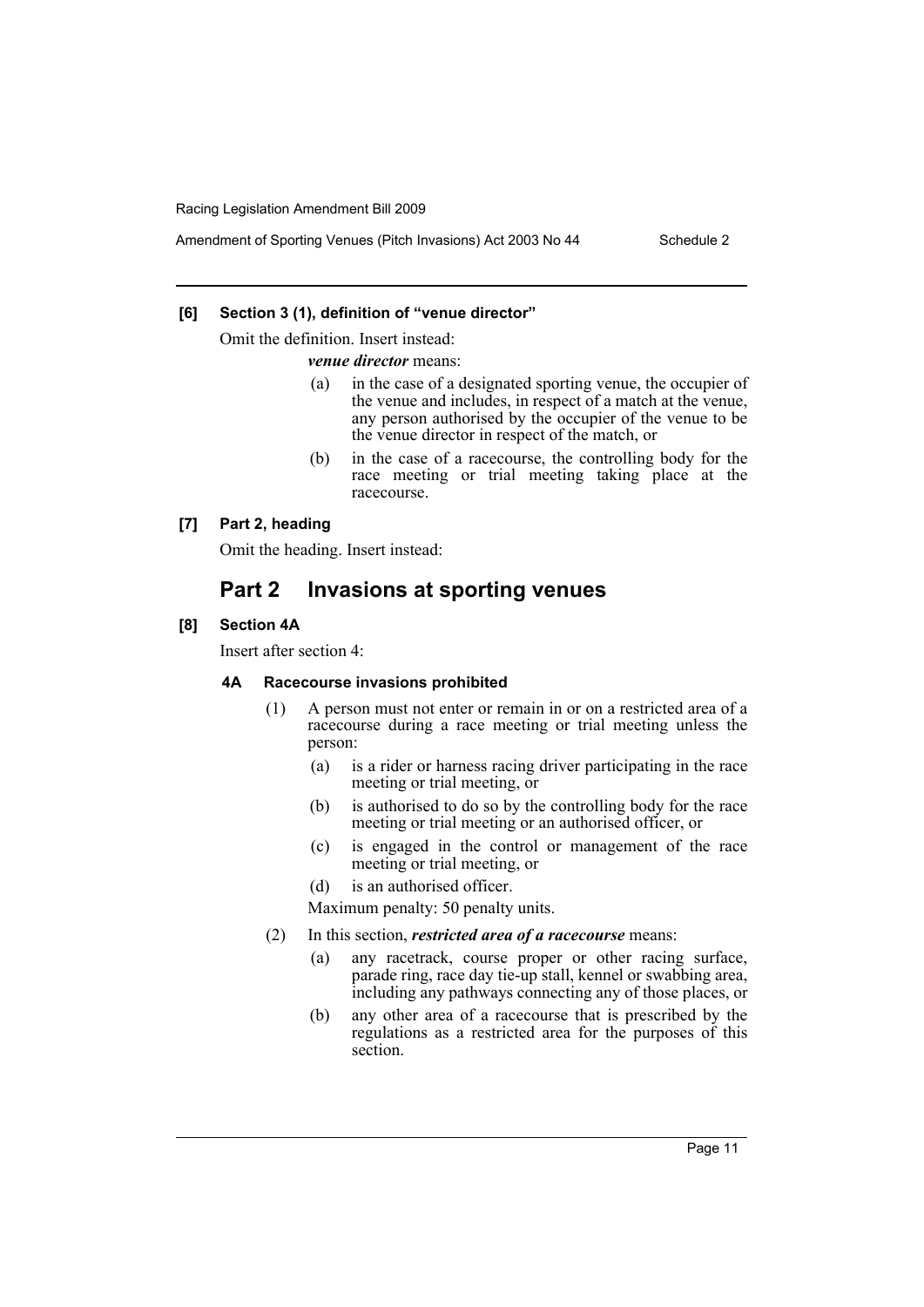Schedule 2 Amendment of Sporting Venues (Pitch Invasions) Act 2003 No 44

# **[9] Section 5 12-month ban for invasion of sporting venue**

Omit "designated sporting venue for a contravention of section 4". Insert instead "sporting venue for a contravention of section 4 or 4A".

**[10] Section 6 Life ban for further invasion or entry of sporting venue when banned**

Omit "designated" from section 6 (1).

**[11] Section 6 (1) (a)** Insert "or 4A" after "section 4".

# **[12] Section 13 Penalty notice amounts** Insert "or 4A" after "section 4" in section 13 (a).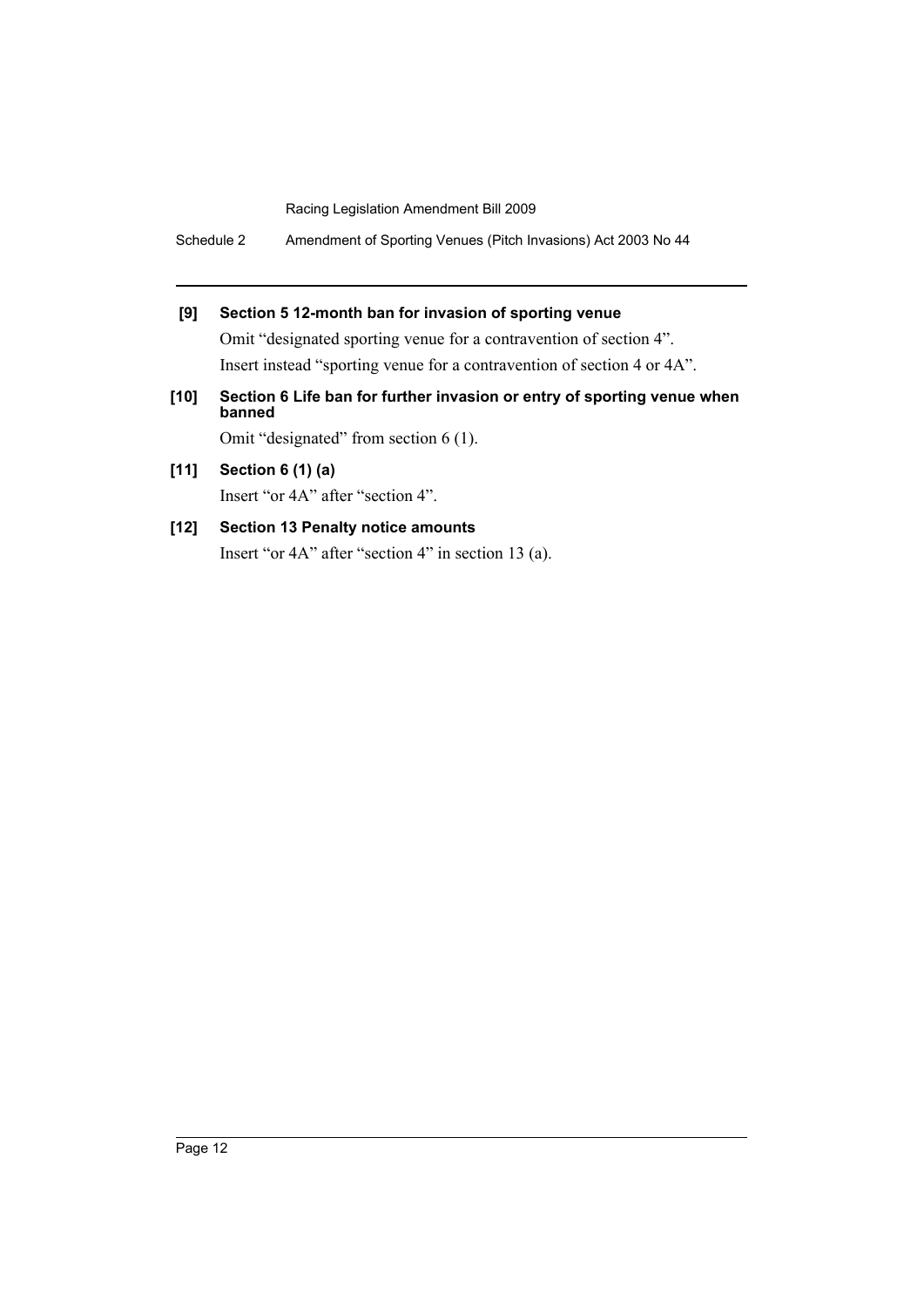Amendment of other Acts and Regulations Schedule 3

# <span id="page-13-0"></span>**Schedule 3 Amendment of other Acts and Regulations**

# **3.1 Companion Animals Regulation 2008**

### **Clause 16 Exemptions from registration requirement**

Omit "*Greyhound and Harness Racing Administration Act 2004*". Insert instead "*Greyhound Racing Act 2009*".

# **3.2 Defamation Act 2005 No 77**

### **[1] Schedule 1 Additional publications to which absolute privilege applies**

Insert at the end of clause 11 (b):

, or

(c) in the course of proceedings in respect of an investigation conducted by the Integrity Assurance Committee under the *Thoroughbred Racing Act 1996* or by that Committee in a report that it makes in respect of such an investigation.

# **[2] Schedule 1, clause 12**

Omit the clause. Insert instead:

### **12 Matters relating to GRNSW and HRNSW**

Without limiting section 27 (2) (a)–(c), matter that is published:

- (a) by Greyhound Racing New South Wales in an official report of its decision in respect of any appeal relating to greyhound racing under the *Racing Appeals Tribunal Act 1983* or of the reasons for its decision, or
- (b) by Harness Racing New South Wales in an official report of its decision in respect of any appeal relating to harness racing under the *Racing Appeals Tribunal Act 1983* or of the reasons for its decision, or
- (c) in the course of proceedings in respect of an investigation conducted by the Greyhound Racing Integrity Auditor under the *Greyhound Racing Act 2009* or the Harness Racing Integrity Auditor under the *Harness Racing Act 2009* or by the Integrity Auditor in a report that he or she makes in respect of such an investigation.

### **[3] Schedule 3 Additional proceedings of public concern**

Omit clause 4.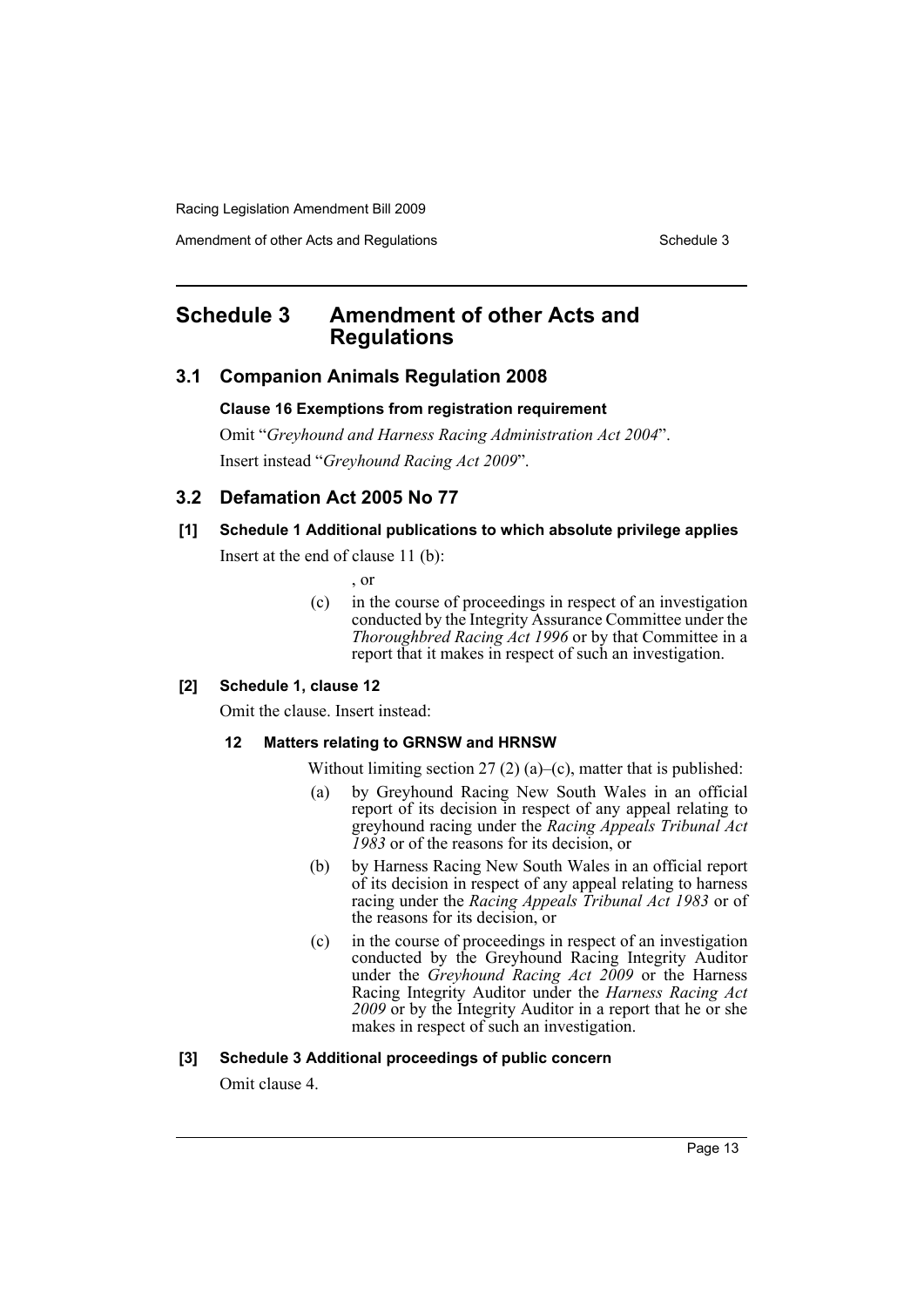Schedule 3 Amendment of other Acts and Regulations

# **3.3 Fines Act 1996 No 99**

# **Schedule 1 Statutory provisions under which penalty notices issued**

Omit "*Sporting Venues (Pitch Invasions) Act 2003*". Insert instead "*Sporting Venues (Invasions) Act 2003*".

# **3.4 First State Superannuation Act 1992 No 100**

# **Schedule 1 Employers**

Omit "Greyhound and Harness Racing Regulatory Authority".

# **3.5 Government and Related Employees Appeal Tribunal Act 1980 No 39**

# **Schedule 4 Employing authorities**

Omit "Greyhound and Harness Racing Regulatory Authority.".

# **3.6 New South Wales Retirement Benefits Act 1972 No 70**

# **Schedule 2**

Omit the matter relating to the Greyhound and Harness Racing Regulatory Authority.

# **3.7 Public Authorities Superannuation Act 1985 No 41**

# **Schedule 3 Employers**

Omit "The Greyhound and Harness Racing Regulatory Authority." from Part 2.

# **3.8 Public Finance and Audit Act 1983 No 152**

# **Schedule 2 Statutory bodies**

Omit "Greyhound and Harness Racing Regulatory Authority".

# **3.9 Public Sector Employment and Management Act 2002 No 43**

# **Schedule 1 Divisions of the Government Service**

Omit the matter relating to the Greyhound and Harness Racing Regulatory Authority Division in Part 2.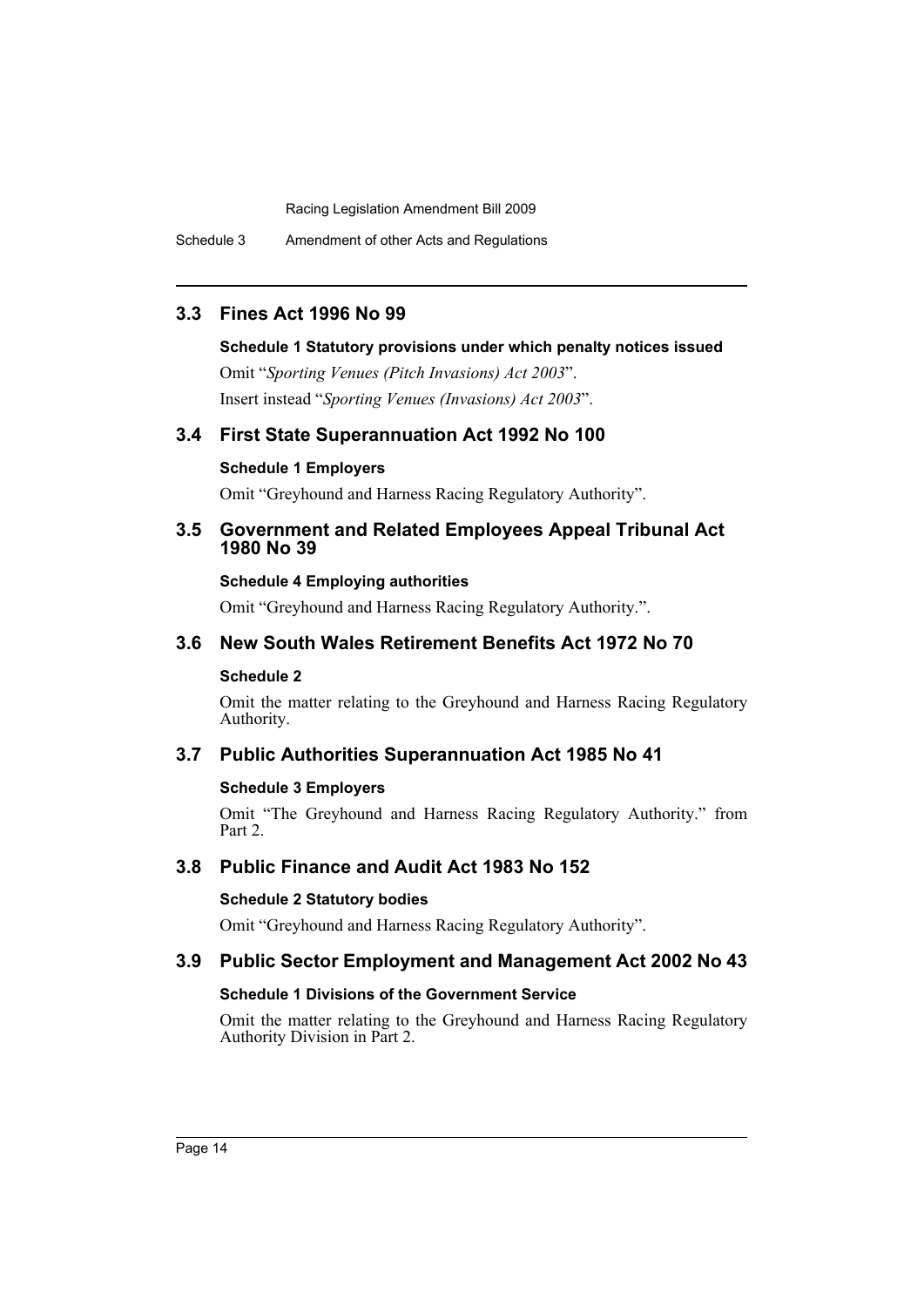# Amendment of other Acts and Regulations **Schedule 3** Schedule 3

# **3.10 Racing Administration Act 1998 No 114**

# **[1] Section 4 Definitions**

Omit the definition of *controlling body* from section 4 (1).

Insert instead:

### *controlling body* means:

- (a) in relation to horse racing other than harness racing— Racing New South Wales, and
- (b) in relation to harness racing—Harness Racing New South Wales, and
- (c) in relation to greyhound racing—Greyhound Racing New South Wales.

# **[2] Section 4 (2)**

Omit the subsection.

### **[3] Section 15 Harness racing on showgrounds**

Omit "the Greyhound and Harness Racing Regulatory Authority" from section 15 (1).

Insert instead "Harness Racing New South Wales".

# **[4] Section 26C Bookmakers Revision Committee**

Omit section 26C (1) (c). Insert instead:

(c) the chief executive officer of Greyhound Racing New South Wales,

# **[5] Schedule 1 Savings and transitional provisions**

Insert after Part 6:

# **Part 7 Provisions consequent on enactment of Racing Legislation Amendment Act 2009**

# **13 Existing approvals under section 15**

An approval given for the purposes of section 15 (1) by the Greyhound and Harness Racing Regulatory Authority constituted under the *Greyhound and Harness Racing Administration Act 2004* before its dissolution is taken to have been given by Harness Racing New South Wales under that subsection.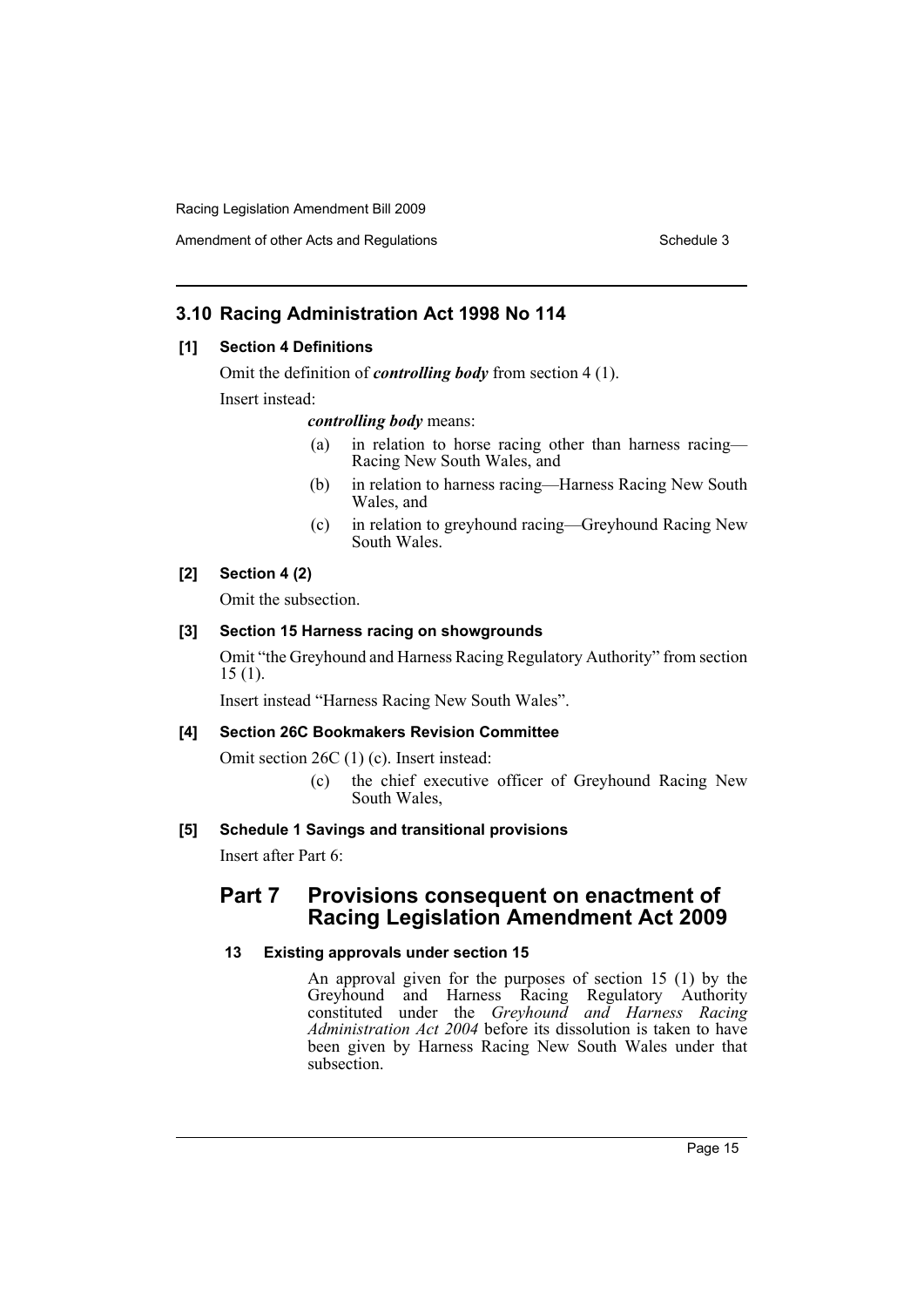# **3.11 Sporting Venues (Pitch Invasions) Regulation 2006**

- **[1] Clause 1 Name of Regulation** Omit "*Pitch*".
- **[2] Clause 2 Definition** Omit "*Pitch*".

# **3.12 State Authorities Non-contributory Superannuation Act 1987 No 212**

### **Schedule 1 Employers**

Omit "Greyhound and Harness Racing Regulatory Authority" from Part 1.

# **3.13 State Authorities Superannuation Act 1987 No 211**

#### **Schedule 1 Employers**

Omit "Greyhound and Harness Racing Regulatory Authority" from Part 1.

# **3.14 Superannuation Act 1916 No 28**

### **Schedule 3 List of employers**

Omit "Greyhound and Harness Racing Regulatory Authority" from Part 1.

# **3.15 Thoroughbred Racing Act 1996 No 37**

### **[1] Section 3 Definitions**

Insert in alphabetical order in section 3 (1):

*GRNSW* means Greyhound Racing New South Wales constituted under the *Greyhound Racing Act 2009*.

*HRNSW* means Harness Racing New South Wales constituted under the *Harness Racing Act 2009*.

*IA Committee* means the Integrity Assurance Committee established under this Act.

*racing official* means a member of Racing NSW, the Chief Executive or a steward appointed by Racing NSW or other member of staff of Racing NSW.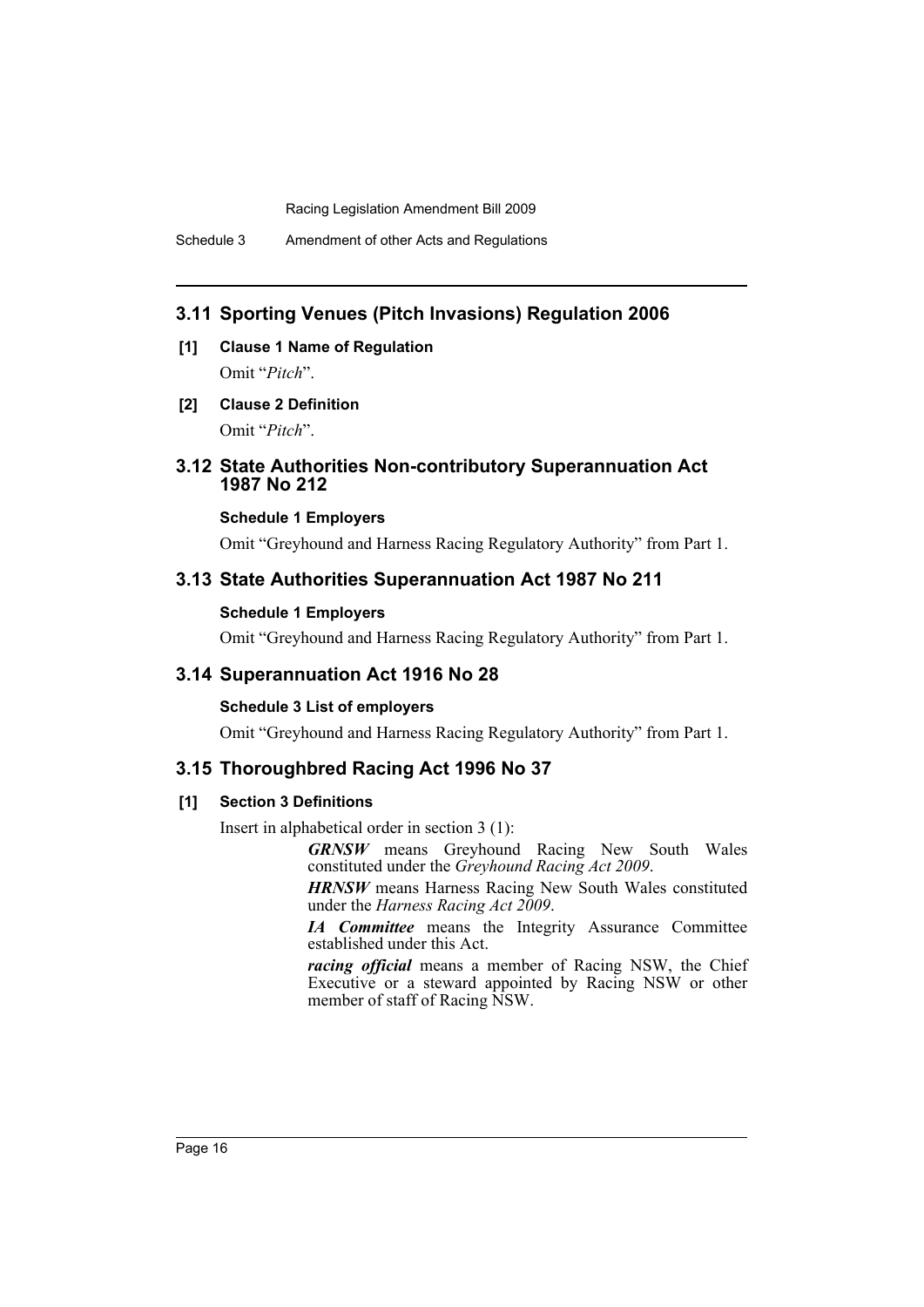### **[2] Section 6 Membership**

Omit section 6 (2) (d). Insert instead:

(d) is registered by or with GRNSW under the *Greyhound Racing Act 2009* or HRNSW under the *Harness Racing Act 2009*, or

### **[3] Section 18A**

Insert after section 18:

### **18A Arrangements for use of staff and facilities of HRNSW or GRNSW**

- (1) Racing NSW may arrange for the use of the services of any staff or facilities of HRNSW or GRNSW.
- (2) For the purposes of this Act, a person whose services are utilised by Racing NSW under this section is taken to be a member of staff of Racing NSW in the exercise of functions by the person under this Act.
- (3) Without limiting subsection (1), Racing NSW may arrange for a steward appointed by HRNSW or GRNSW to perform the functions of a steward under this Act. Any such person is taken to have been appointed by Racing NSW as a steward for the purposes of this Act while exercising functions under this Act in accordance with those arrangements.
- (4) Without limiting subsection (1), Racing NSW may arrange to share with HRNSW or GRNSW any equipment, information technology (such as computer software) or office, or any administrative system relating to licensing or registration.
- (5) Racing NSW is not authorised to enter into an arrangement under this section in relation to stewards, licensing or registration without the consent of the Minister.
- (6) The consent of the Minister under subsection (5):
	- (a) may be given in relation to a particular arrangement or a class of arrangements, and
	- (b) may be subject to conditions, and
	- (c) may be amended from time to time.

### **[4] Section 23 Integrity Assurance Committee**

Insert "or as are conferred on it by this Act" after "confer on it" in section 23 (1).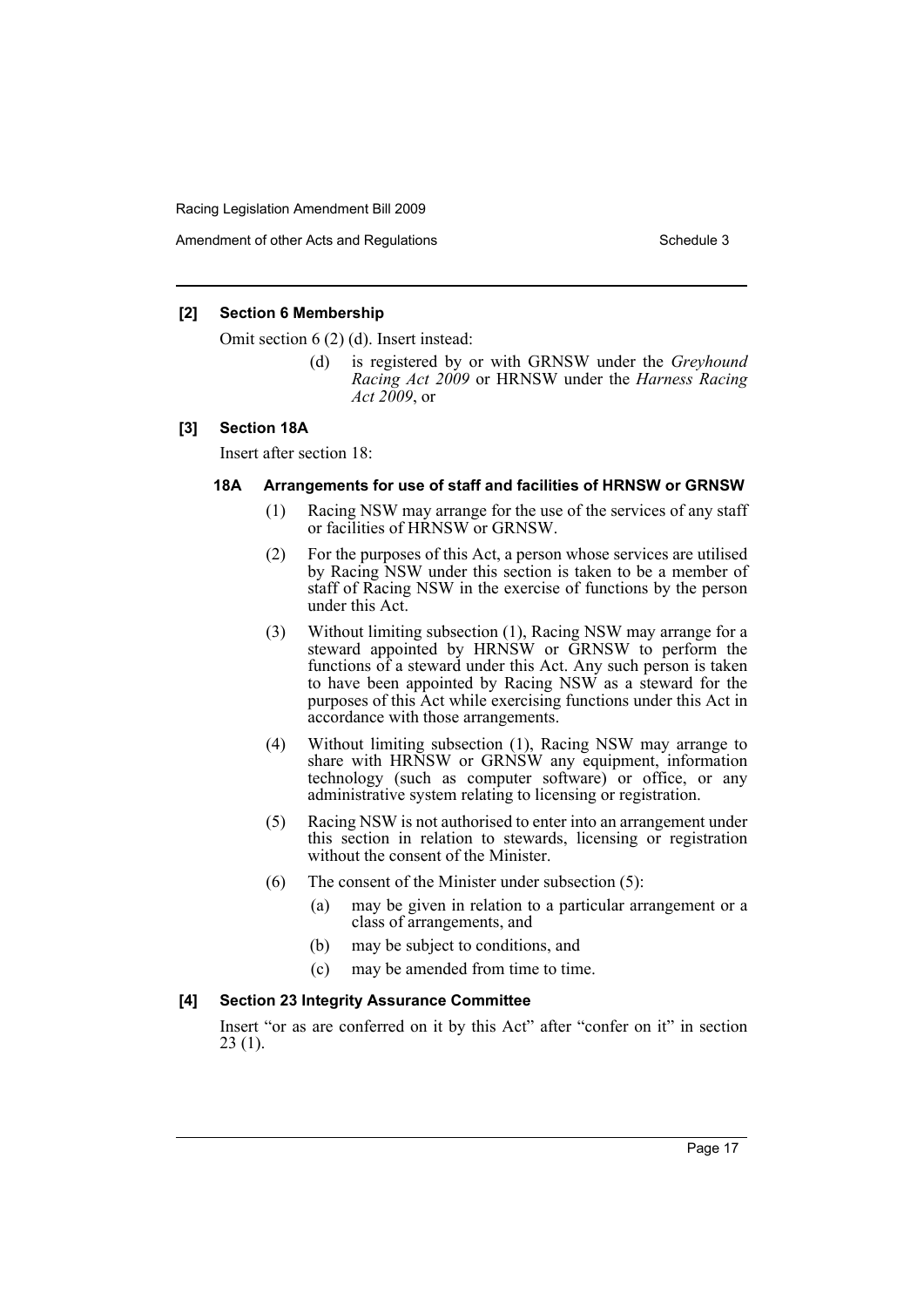### **[5] Sections 23A and 23B**

Insert after section 23:

#### **23A Inquiries and investigations by Integrity Assurance Committee in relation to complaint**

- (1) A person may make a complaint to the IA Committee in respect of the exercise of functions by a racing official relating to horse racing.
- (2) On receiving a complaint from a person under this section, the IA Committee must investigate the complaint with due diligence unless the Committee considers that the complaint:
	- (a) is frivolous, vexatious or not made in good faith, or
	- (b) is trivial, or
	- (c) does not relate to the exercise of functions by a racing official in a corrupt, improper or unethical manner.
- (3) If the IA Committee decides to investigate a complaint, the Committee must inform the racing official concerned of the substance of the complaint and give the racing official a reasonable opportunity to respond to it.
- (4) The IA Committee may, by notice in writing, require a racing official who is the subject of an investigation under this section to do one or more of the following things:
	- (a) provide, in accordance with directions in the notice, such information verified by statutory declaration as, in the opinion of the Committee, is relevant to the investigation and is specified in the notice,
	- (b) produce, in accordance with directions in the notice, such records as, in the opinion of the Committee, are relevant to the investigation and permit examination of the records, the taking of extracts from them and the making of copies of them,
	- (c) authorise a person described in the notice to comply with a requirement of the kind referred to in paragraph (a) or (b),
	- (d) furnish to the Committee such authorisations and consents as the Committee requires for the purpose of enabling the Committee to obtain information (including financial and other confidential information) from other persons concerning the person under investigation.